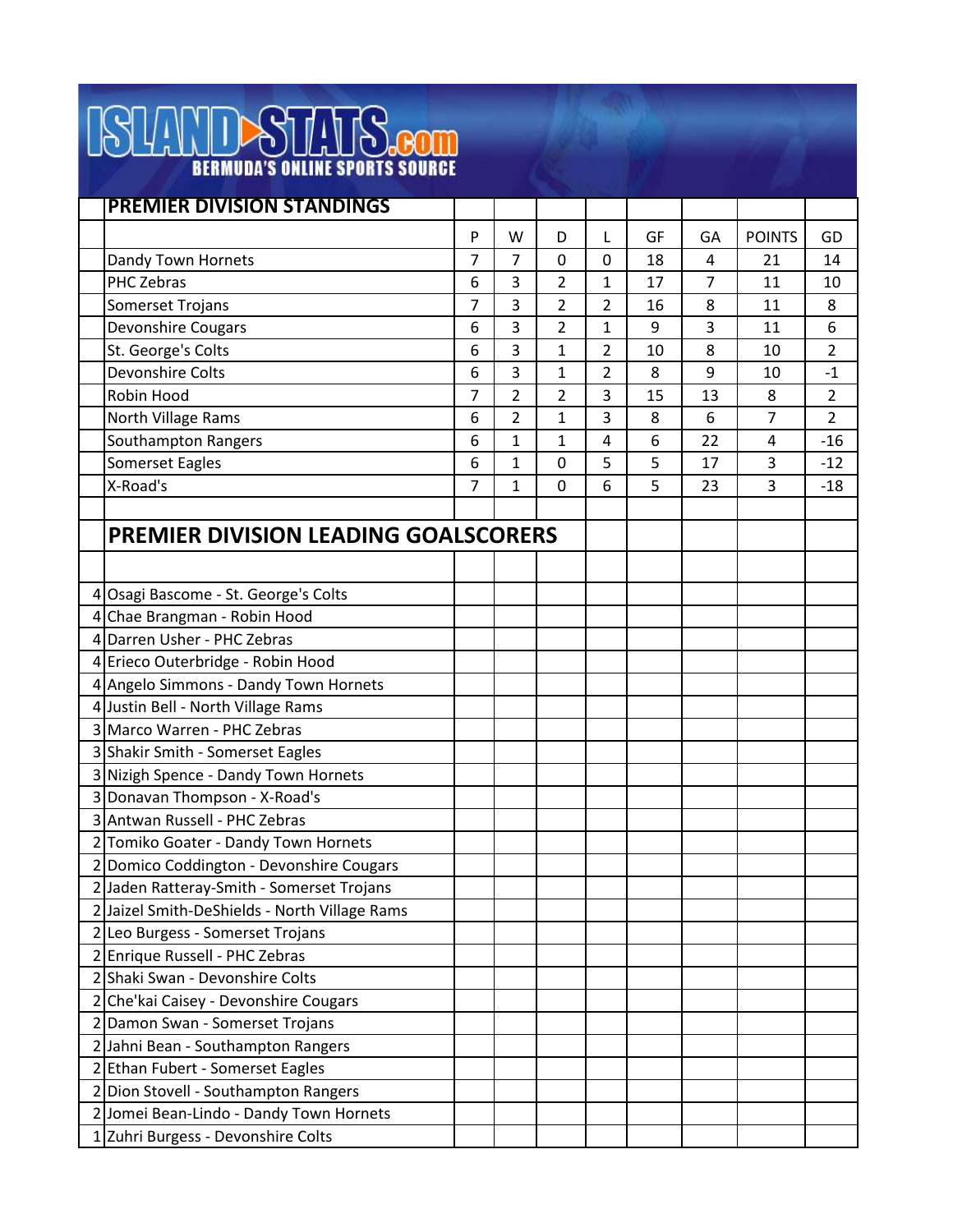| 1 Quadir Maynard - Devonshire Cougars         |  |  |  |  |
|-----------------------------------------------|--|--|--|--|
| 1 Jayorie Fox - Devonshire Cougars            |  |  |  |  |
| 1 Lashun Dill - St. George's Colts            |  |  |  |  |
| 1 Oneko Lowe - Dandy Town Hornets             |  |  |  |  |
| 1 Kamali Davis - Dandy Town Hornets           |  |  |  |  |
| 1 Mathew Mello-Cann - Dandy Town Hornets      |  |  |  |  |
| 1 Jahcori Furbert - Somerset Trojans          |  |  |  |  |
| 1 Nathan Rego - Somerset Trojans              |  |  |  |  |
| 1 Owen Botelho - North Village Rams           |  |  |  |  |
| 1 Keishon Bean - PHC Zebras                   |  |  |  |  |
| 1 Shakhai Trott - PHC Zebras                  |  |  |  |  |
| 1 De-Aun Lodge - PHC Zebras                   |  |  |  |  |
| 1 Jarizinho Bassett - St. George's Colts      |  |  |  |  |
| 1 Lejuan Simmons - Devonshire Cougars         |  |  |  |  |
| 1 Kwame Naylor - Robin Hood                   |  |  |  |  |
| 1 Liam Evans - Robin Hood                     |  |  |  |  |
| 1 Chris Ricca - Robin Hood                    |  |  |  |  |
| 1 Cecoy Robinson - Dandy Town Hornets         |  |  |  |  |
| 1 Darin Scott - X-Road's                      |  |  |  |  |
| 1 Rico Beek - X-Road's                        |  |  |  |  |
| 1 Justin Corday - Somerset Trojans            |  |  |  |  |
| 1 Jibri Salaam - Devonshire Colts             |  |  |  |  |
| 1 Rahzir Smith-Jones - Devonshire Colts       |  |  |  |  |
| 1 Tyrell Burgess - St. George's Colts         |  |  |  |  |
| 1 Tymon Daniels - X-Roads                     |  |  |  |  |
| 1 Cris Caisey - Devonshire Cougars            |  |  |  |  |
| 1 Brandon Outerbridge - Devonshire Colts      |  |  |  |  |
| 1 Freeman Lema - Devonshire Colts             |  |  |  |  |
| 1 Julian Roser - Dandy Town Hornets           |  |  |  |  |
| 1 Dante Scraders - Dandy Town Hornets         |  |  |  |  |
| 1 Tavahn Tyrell - Somerset Trojans            |  |  |  |  |
| 1 Jeze Butterfield - Somerset Trojans         |  |  |  |  |
| 1 Travis Wilkinson - Southampton Rangers      |  |  |  |  |
| 1 Jelani Carlington - St. George's Colts      |  |  |  |  |
| 1 Shannon Burchall - Robin Hood               |  |  |  |  |
| 1 Andre Mussenden - Robin Hood                |  |  |  |  |
| 1 Jamin Lottimore - X-Road's                  |  |  |  |  |
| 1 Rakeem DeShields - PHC Zebras               |  |  |  |  |
| 1 Daniel Cook - Robin Hood                    |  |  |  |  |
| 1 Chermal Henry - Devonshire Colts            |  |  |  |  |
| 1 Azende Furbert - Dandy Town Hornets         |  |  |  |  |
| 1 Yuzaire Bean - Southampton Rangers          |  |  |  |  |
| 1 Makai Battersbee - Devonshire Cougars       |  |  |  |  |
|                                               |  |  |  |  |
| PREMIER DIVISION LEADING GOALSCORERS CONTINUE |  |  |  |  |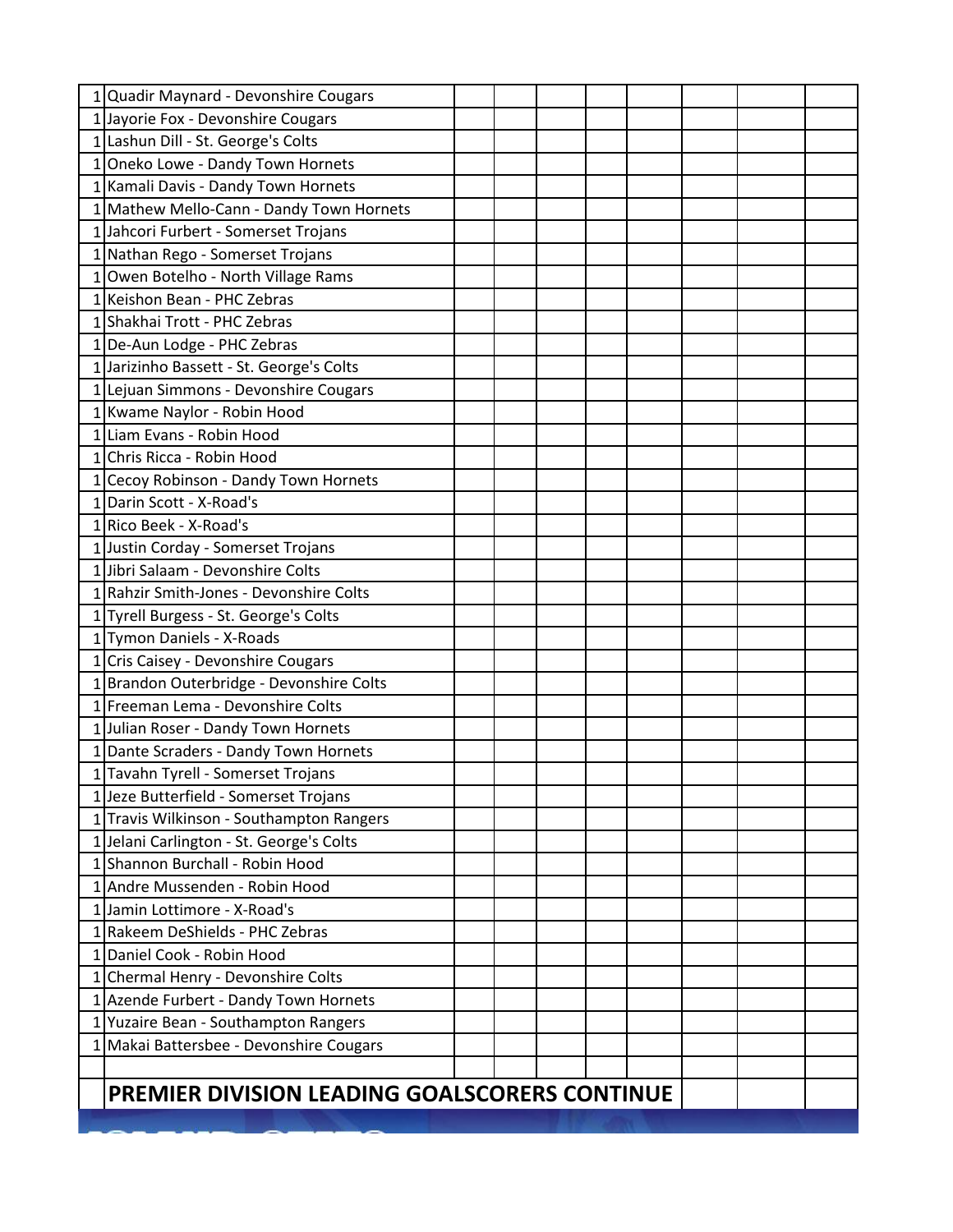

| <b>FIRST DIVISION STANDINGS</b>                    |   |                |              |                |           |    |                |       |
|----------------------------------------------------|---|----------------|--------------|----------------|-----------|----|----------------|-------|
|                                                    | P | W              | D            | L              | <b>GF</b> | GA | <b>POINTS</b>  | GD    |
| Young Men Social Club                              | 5 | 3              | 1            | 1              | 16        | 6  | 10             | 10    |
| <b>Hamilton Parish</b>                             | 3 | 3              | 0            | 0              | 15        | 1  | 9              | 14    |
| <b>Boulevard Blazers</b>                           | 4 | 2              | $\mathbf{1}$ | 1              | 9         | 4  | $\overline{7}$ | 5     |
| Wolves                                             | 4 | $\overline{2}$ | $\mathbf{1}$ | $\mathbf{1}$   | 6         | 6  | 7              | 0     |
| <b>BAA</b>                                         | 4 | 2              | 1            | 1              | 6         | 7  | 7              | $-1$  |
| <b>Ireland Rangers</b>                             | 4 | 1              | 3            | 0              | 8         | 4  | 6              | 4     |
| Vasco                                              | 5 | $\mathbf 0$    | 3            | $\overline{2}$ | 6         | 12 | 3              | $-6$  |
| St. David's                                        | 4 | 1              | 0            | 3              | 3         | 12 | 3              | -9    |
| Paget Lions                                        | 5 | 0              | 0            | 5              | 3         | 20 | $\mathbf 0$    | $-17$ |
|                                                    |   |                |              |                |           |    |                |       |
| <b>FIRST DIVISION LEADING GOALSCORERS</b>          |   |                |              |                |           |    |                |       |
|                                                    |   |                |              |                |           |    |                |       |
| 6 Ian Coke - Boulevard Blazers                     |   |                |              |                |           |    |                |       |
| 5 Jordan Outerbridge - Hamilton Parish             |   |                |              |                |           |    |                |       |
| 5 Ryan Parris - Social Club                        |   |                |              |                |           |    |                |       |
| 4 Tahjae Welch - Hamilton Parish                   |   |                |              |                |           |    |                |       |
| 3 Shakeem Albouy - Hamilton Parish                 |   |                |              |                |           |    |                |       |
| 3 Clay Darrell - Social Club                       |   |                |              |                |           |    |                |       |
| 3 Jomeko Mallory - Social Club                     |   |                |              |                |           |    |                |       |
| 2 Sergio Richardson - Wolves                       |   |                |              |                |           |    |                |       |
| 2 Chakote Basden - Ireland Rangers                 |   |                |              |                |           |    |                |       |
| 2 Macquille Walker - Hamilton Parish               |   |                |              |                |           |    |                |       |
| 2 Patrick Quinn - BAA                              |   |                |              |                |           |    |                |       |
| 2 Jahmir Lewis-Trott - Social Club                 |   |                |              |                |           |    |                |       |
| 2 Cole Summers - BAA                               |   |                |              |                |           |    |                |       |
| 2 Shaun Brown - Vasco                              |   |                |              |                |           |    |                |       |
| 2 Kyle Brangman - Wolves                           |   |                |              |                |           |    |                |       |
| 2 Curtis DeMarlo - Paget Lions                     |   |                |              |                |           |    |                |       |
| 1 Ryan Smith - Vasco                               |   |                |              |                |           |    |                |       |
| 1 Kyle Godfrey - Vasco                             |   |                |              |                |           |    |                |       |
| 1 Nazeem Augustus - Boulevard Blazers              |   |                |              |                |           |    |                |       |
| 1 I'yuan Smith - St. David's                       |   |                |              |                |           |    |                |       |
| 1 Sekai Proctor - Ireland Rangers                  |   |                |              |                |           |    |                |       |
| 1 Jason Lee - Wolves                               |   |                |              |                |           |    |                |       |
| 1 Zico Seymour - Ireland Rangers                   |   |                |              |                |           |    |                |       |
| 1 Jahni Ratteray - Ireland Rangers                 |   |                |              |                |           |    |                |       |
| 1 Cody Lima - Vasco                                |   |                |              |                |           |    |                |       |
| 1 Andrew McDowall - BAA                            |   |                |              |                |           |    |                |       |
| <b>FIRST DIVISION LEADING GOALSCORERS CONTINUE</b> |   |                |              |                |           |    |                |       |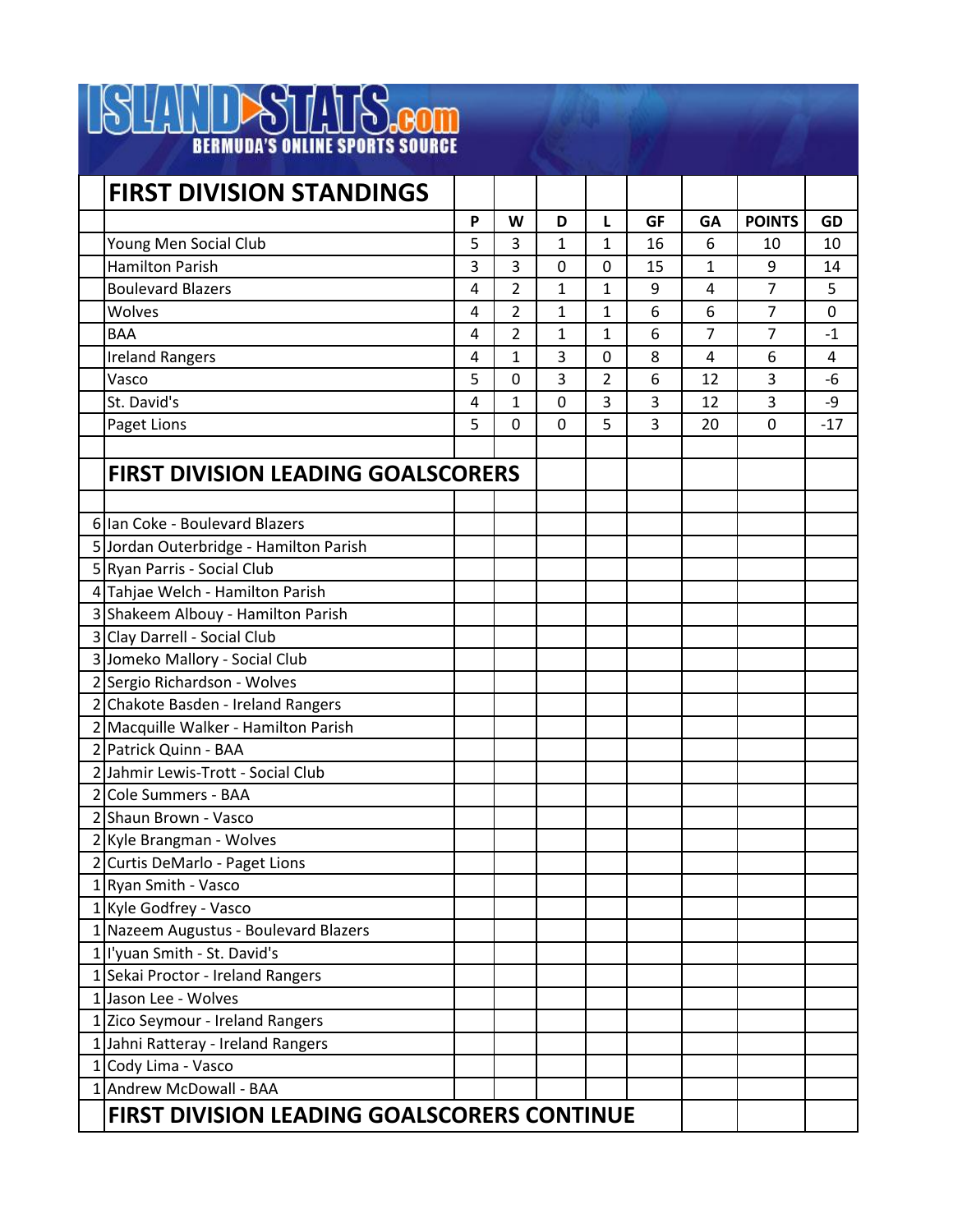| 1 Jordan Burgess - Hamilton Parish  |  |  |  |  |
|-------------------------------------|--|--|--|--|
| 1 David Jones - Social Club         |  |  |  |  |
| 1 Zico Lambert - Ireland Rangers    |  |  |  |  |
| 1 Shakii Pearman - Social Club      |  |  |  |  |
| 1 Niko Smit - Boulevard Blazers     |  |  |  |  |
| 1 Tekeyi Walker - Boulevard Blazers |  |  |  |  |
| 1 Aaron Paynter - St. David's       |  |  |  |  |
| 1 Iyuan Smith - St. David's         |  |  |  |  |
| 1 Lamaul Crofton - Vasco            |  |  |  |  |
| 1 Morricko Iris - Wolves            |  |  |  |  |
| 1 Omari Darrell - Paget Lions       |  |  |  |  |
| 1 Ginko Butterfield - Social Club   |  |  |  |  |
|                                     |  |  |  |  |
|                                     |  |  |  |  |
|                                     |  |  |  |  |
|                                     |  |  |  |  |
|                                     |  |  |  |  |
|                                     |  |  |  |  |
|                                     |  |  |  |  |
|                                     |  |  |  |  |
|                                     |  |  |  |  |
|                                     |  |  |  |  |
|                                     |  |  |  |  |
|                                     |  |  |  |  |
|                                     |  |  |  |  |